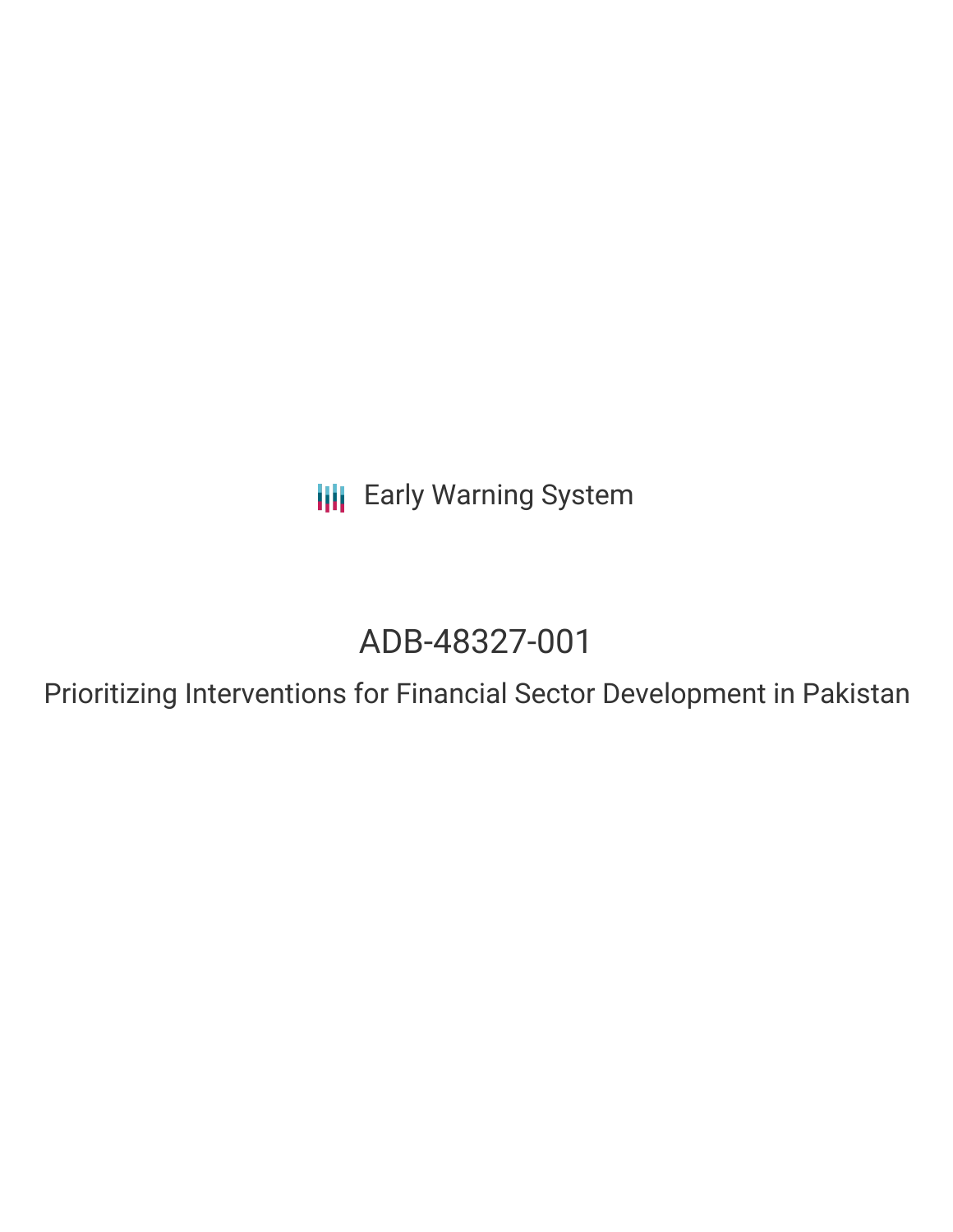

#### **Quick Facts**

| <b>Countries</b>               | Pakistan                       |
|--------------------------------|--------------------------------|
| <b>Financial Institutions</b>  | Asian Development Bank (ADB)   |
| <b>Status</b>                  | Active                         |
| <b>Bank Risk Rating</b>        | U                              |
| <b>Voting Date</b>             | 2014-12-15                     |
| <b>Borrower</b>                | Ministry of Finance            |
| <b>Sectors</b>                 | Finance, Technical Cooperation |
| <b>Investment Type(s)</b>      | Grant                          |
| <b>Investment Amount (USD)</b> | \$0.23 million                 |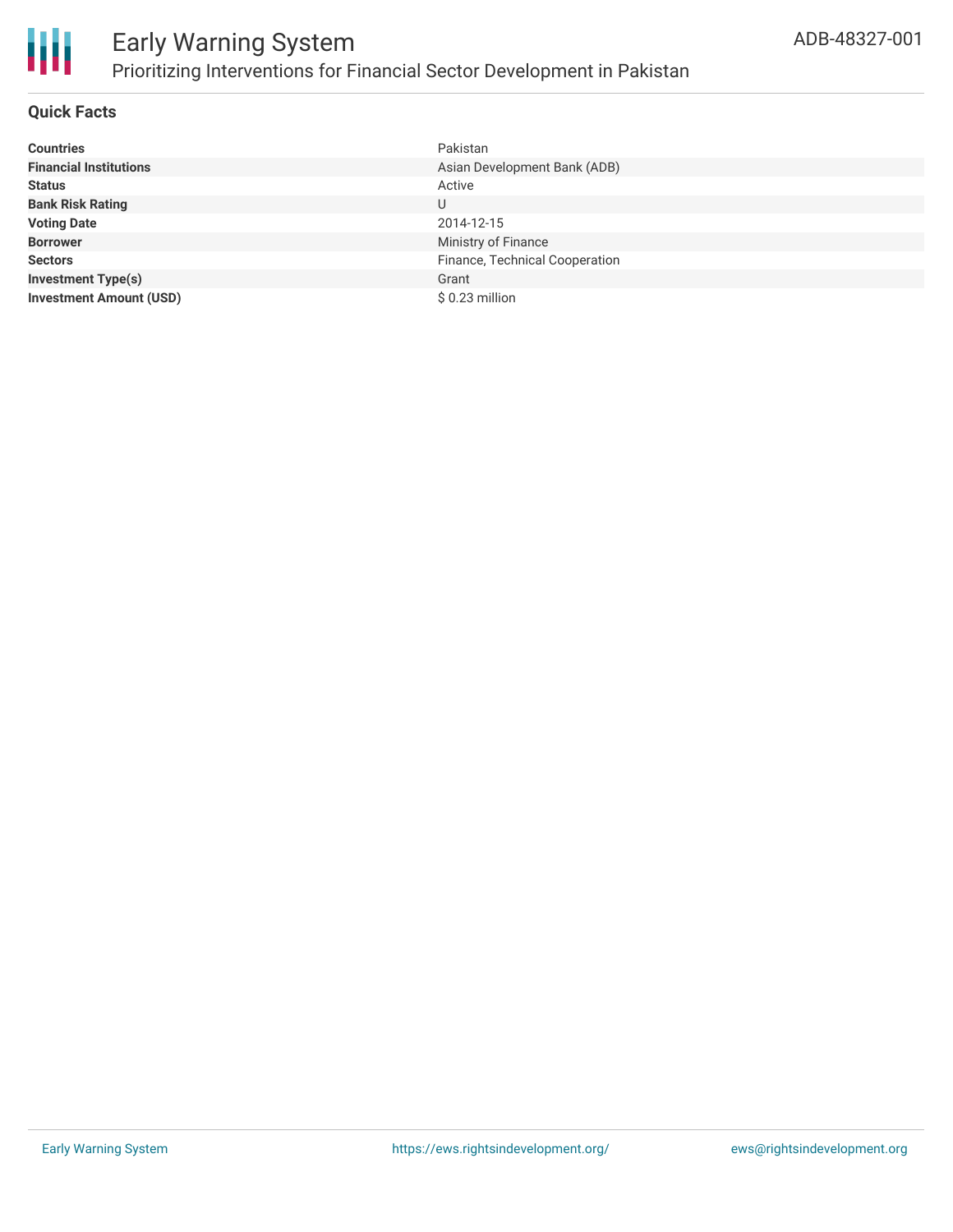

#### **Project Description**

This project provides technical assistance to the review of the constraints of the financial sector of the government of Pakistan, specifically for debt, infrastructure investment, and small and medium enterprises. It also creates an action plan by mapping proposed outputs, coordinating with donors for a resource allocation plan, and convening a consultative group, and identifies and coordinates funding and preparation for future ADB assistance.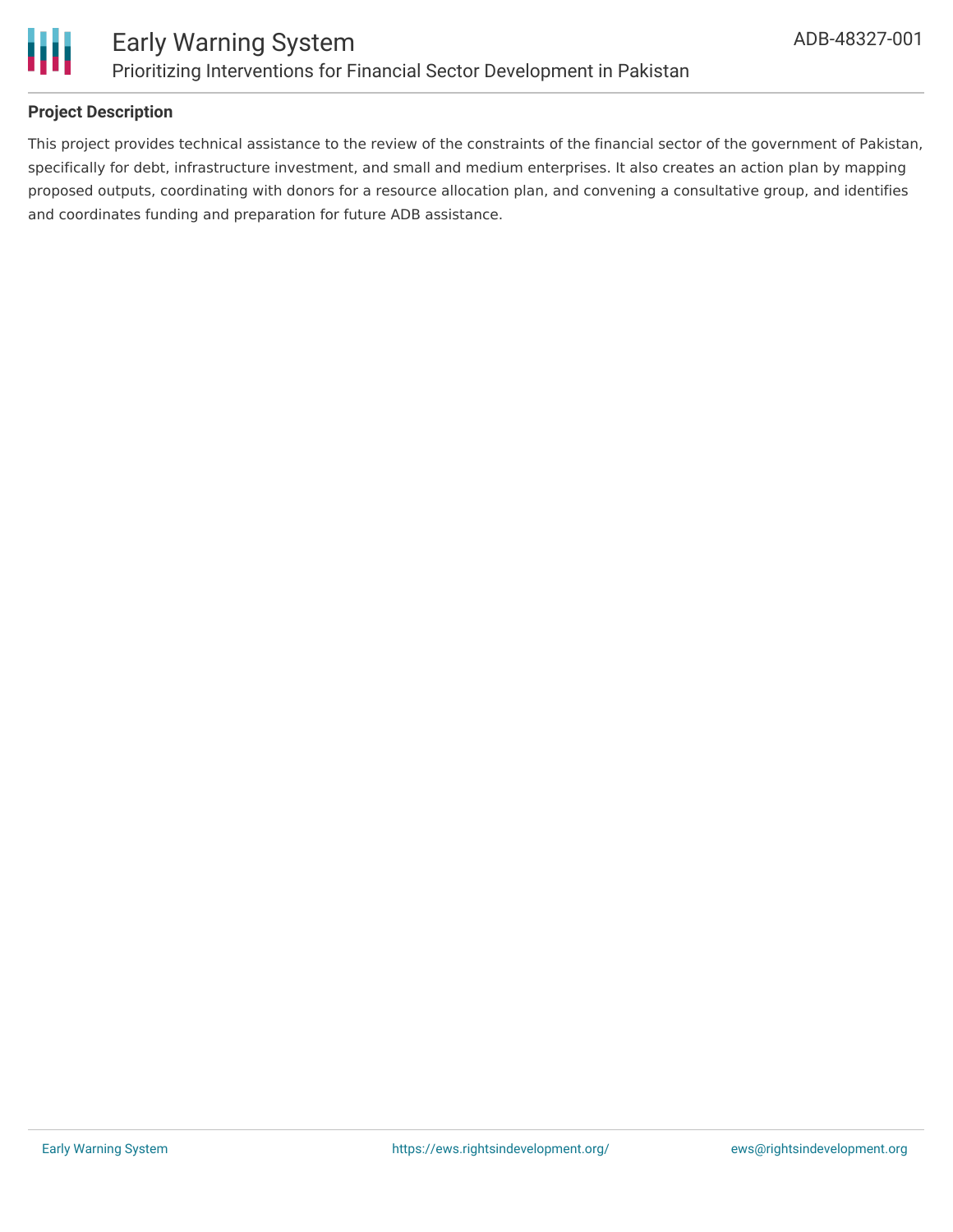

## Early Warning System Prioritizing Interventions for Financial Sector Development in Pakistan

#### **Investment Description**

Asian Development Bank (ADB)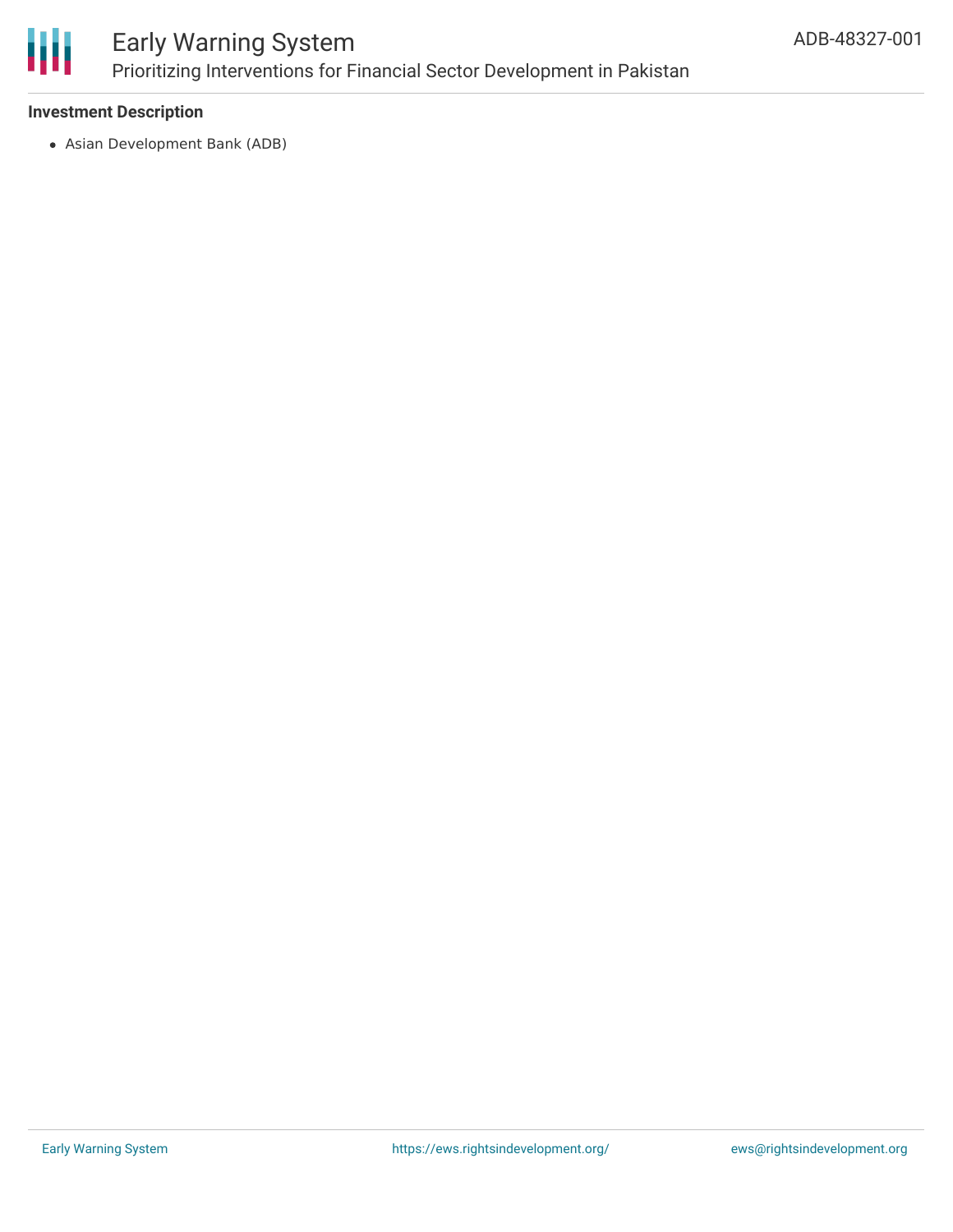

### **Contact Information**

Ministry of Finance Economic Affairs Div. Rm. 308 Block "C" Secretariat Bldg Islamabad, Pakistan

#### ACCOUNTABILITY MECHANISM OF ADB

The Accountability Mechanism is an independent complaint mechanism and fact-finding body for people who believe they are likely to be, or have been, adversely affected by an Asian Development Bank-financed project. If you submit a complaint to the Accountability Mechanism, they may investigate to assess whether the Asian Development Bank is following its own policies and procedures for preventing harm to people or the environment. You can learn more about the Accountability Mechanism and how to file a complaint at: http://www.adb.org/site/accountability-mechanism/main